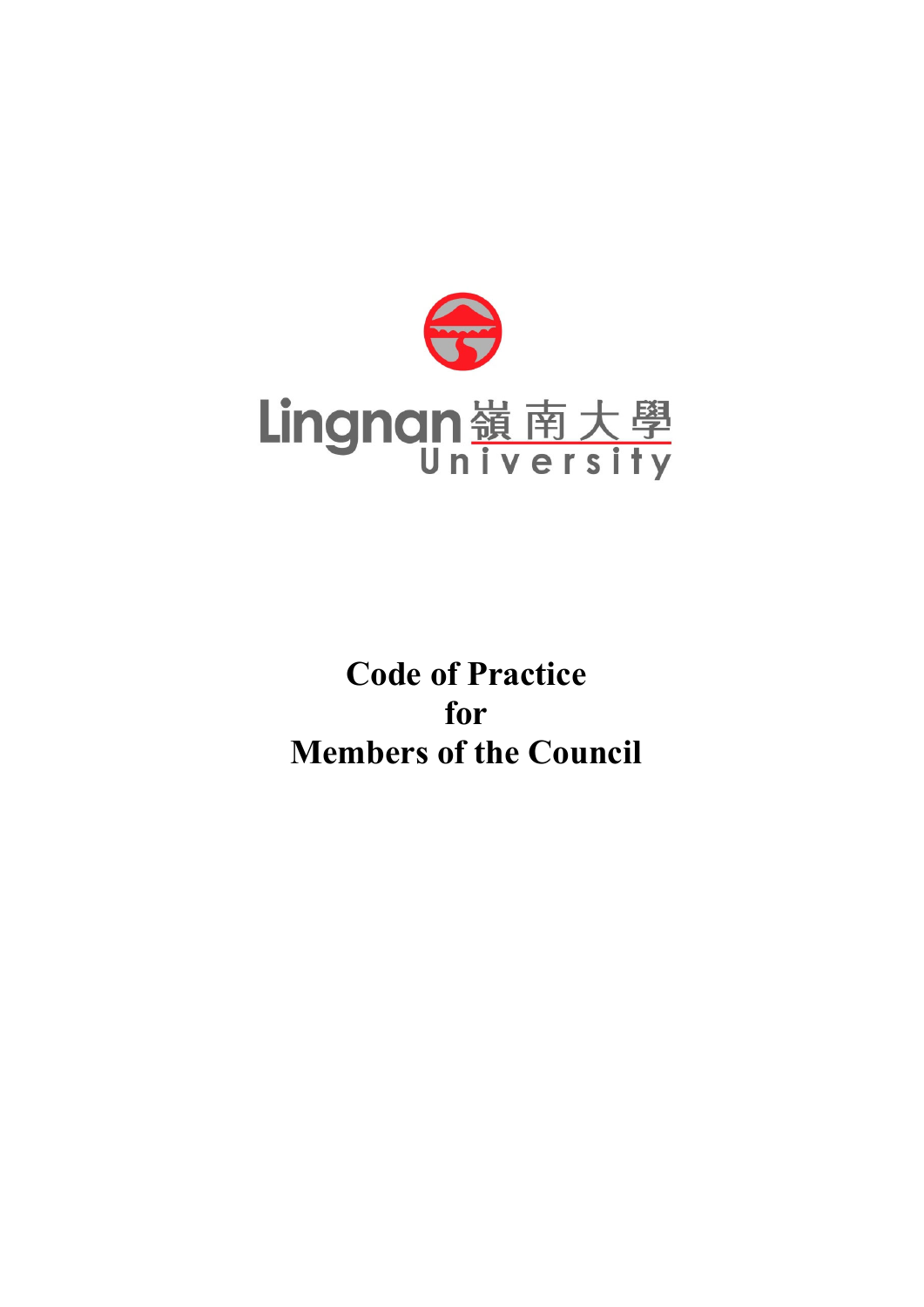# **Contents**

| 1. | Introduction                           |                                                                             | 3              |
|----|----------------------------------------|-----------------------------------------------------------------------------|----------------|
| 2. | Legal Status of the University         |                                                                             | 3              |
| 3. | Governance Framework of the University |                                                                             | 3              |
|    | 3.1.<br>The Court                      |                                                                             | $\overline{3}$ |
|    | 3.2                                    | The Council                                                                 | $\overline{4}$ |
|    | 3.3                                    | The Senate                                                                  | $\overline{4}$ |
|    | 3.4                                    | Officers of the University                                                  | 5              |
| 4. |                                        | Powers and Responsibilities of the Council                                  | 5              |
| 5. | <b>Conduct of Council Business</b>     |                                                                             | $\tau$         |
|    | 5.1.                                   | Proper Conduct of Public Business                                           | 7              |
|    | 5.2                                    | Rules and Procedures for the Conduct of Business                            | 8              |
|    | 5.3                                    | Delegation                                                                  | 9              |
|    | 5.4                                    | Role of the Chairman of the Council                                         | 10             |
|    | 5.5                                    | Role of the President in relation to the Council                            | 11             |
|    | 5.6                                    | Members of the Council                                                      | 11             |
|    | 5.7                                    | <b>Induction and Development</b>                                            | 12             |
|    | 5.8                                    | Declaration of Members' Interests                                           | 12             |
|    | 5.9                                    | Personal Liability and Indemnity                                            | 13             |
|    |                                        | 5.10 Rotation of Members                                                    | 13             |
|    |                                        | 5.11 Principle of Openness and Transparency in the Operation of the Council | 14             |
|    |                                        | 5.12 Review of the Effectiveness of the Council                             | 14             |
|    | Acknowledgements                       |                                                                             |                |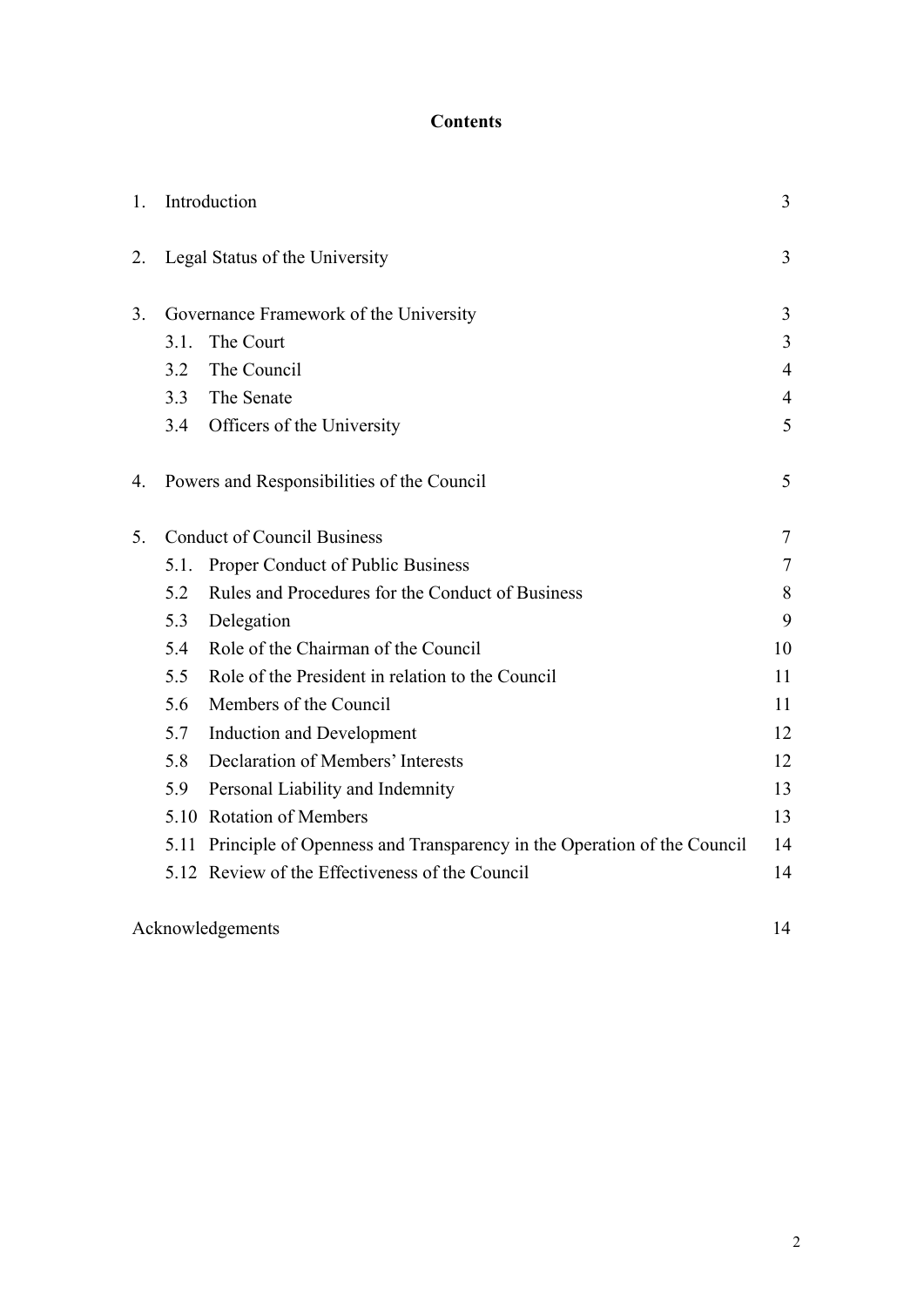#### **1. Introduction**

- 1.1. The University is committed to providing quality whole-person education by combining the best of Chinese and Western liberal arts traditions; nurturing students to achieve all-round excellence and imbuing them with its core values; and encouraging faculty and students to contribute to society through original research and knowledge transfer. The University is an autonomous body with its Ordinance and Governing Council responsible for the management and strategic direction of its own affairs. Members of the Council need to recognize and be committed to the vision and mission of the University in order to contribute to the work of the University.
- 1.2. This document aims to assist members of the Council in discharging their duties with a broad overview of the legal status and governance structure of the University as well as the roles and responsibilities of members of the Council and the conduct of Council business. This document will be updated when deemed appropriate to take into account changes in the University and experiences of best practices in corporate governance.

## **2. Legal Status of the University**

- 2.1 The University is legally independent and is accountable through a governing body which carries ultimate responsibility for all aspects of the institution. The University is incorporated under a Hong Kong Ordinance – Lingnan University Ordinance (Chapter 1165) (the Ordinance) which outlines the University's powers and duties, and constitution. The Ordinance empowers the University to make, repeal and amend statutes. The Lingnan University Statutes (the Statutes) set out in detail important constitutional and procedural matters for the operations of the University. The Ordinance can only be amended by the Legislative Council, whilst the Council may make statutes for the better carrying out of the provisions of the Ordinance.
- 2.2 The Ordinance and the Statutes can be accessed through the following links respectively:

https://www.elegislation.gov.hk/hk/cap1165, and http://www.ln.edu.hk/occbga/lingnan-university-statutes.

## **3. Governance Framework of the University**

## **3.1. The Court**

3.1.1 The Court is established as stipulated in the Ordinance. The Court consists of 42 seats in which 35 are external members who are not employees of the University and 7 internal members including the President, Vice-President, 2 members elected by the eligible staff among themselves in accordance with the Statutes, 1 member elected by the Senate from among its members in accordance with the Statutes, a graduate or past student of the Lingnan College referred to in the preamble to the Ordinance or of the University (nominated by Lingnan University Alumni Association (Hong Kong) Limited) and the President of the Lingnan University Students' Union.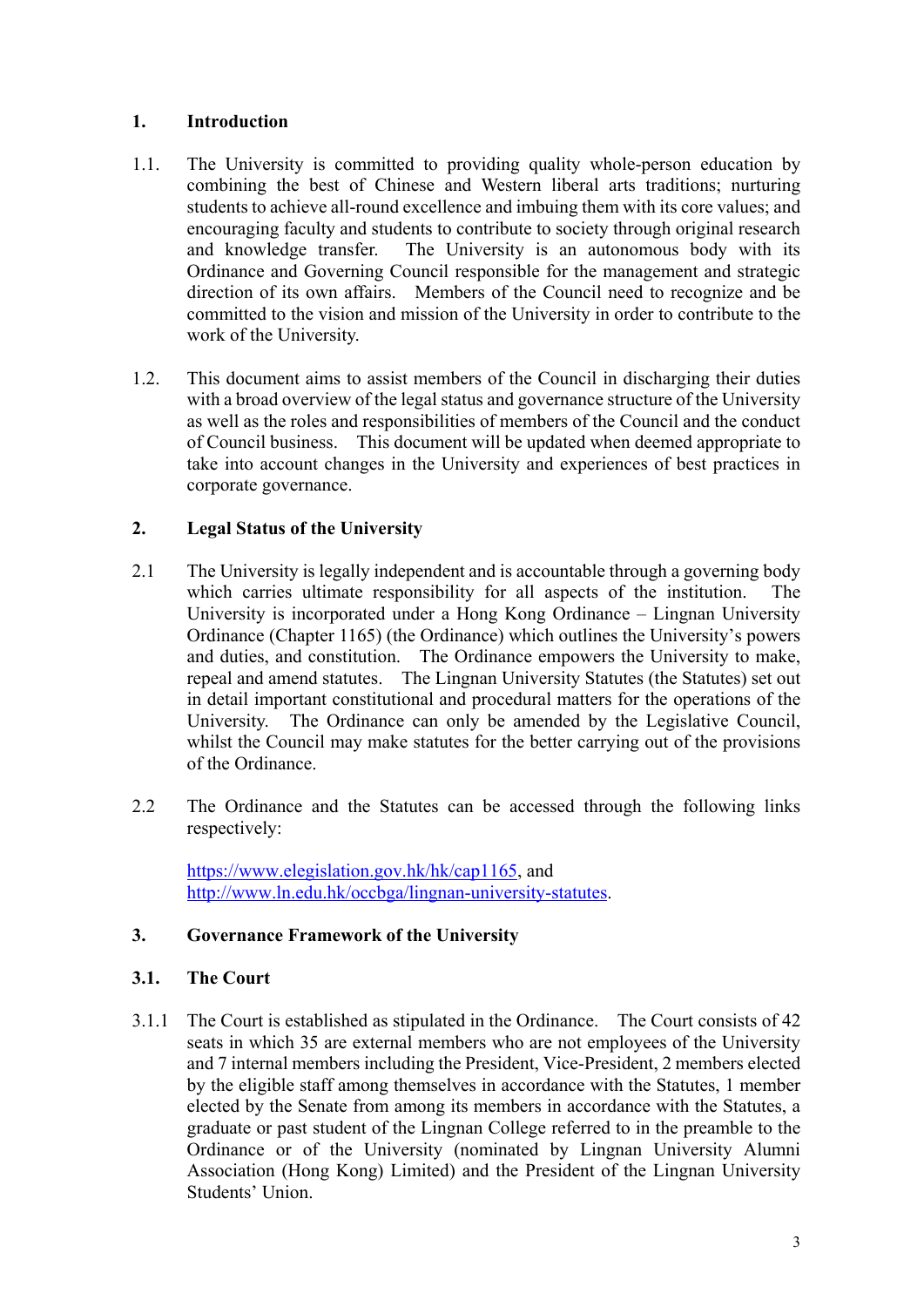- 3.1.2 Its duties are as follows:
	- (a) shall be consulted by the Council on the appointment of a President or Vice-President;
	- (b) may consider the annual budget estimates and make representations to the Council;
	- (c) may consider the annual accounts together with any comments that may have been made by the auditors;
	- (d) may consider any reports made to it by the Council; and
	- (e) may discuss any motion on general university policy.
- 3.1.3 The Court normally meets twice a year to receive from the President his report of the year's highlights and from the Treasurer the Financial Report of the University. Additional special meetings will be arranged if the need arises.

#### **3.2 The Council**

- 3.2.1 The Council is the executive governing body of the University. It exercises the powers and duties of the University as specified in the Ordinance. It is responsible for the University's finances and investments and for the management of the University estate and buildings. It has authority to enter into contracts on behalf of the University and to enter into loan and mortgage agreements.
- 3.2.2 The Council has a majority of lay members and consists of 33 members of whom 25 are external members who are not employees of the University and 8 internal members including the President, the Vice-President, 3 members elected by the eligible staff among themselves in accordance with the Statutes, 2 members elected by the Senate from among its members in accordance with the Statutes and the President of the Lingnan University Students' Union.
- 3.2.3 The Council normally meets 4 times each year in October, February, April and June. Additional special meetings will be arranged if the need arises. Most of the work of the Council is conducted through its committees which make regular reports to the main Council meetings.

## **3.3 The Senate**

- 3.3.1 The Senate is the supreme academic body of the University. It is responsible for regulating and directing the academic work of the University. The powers and duties as well as its membership and procedures are defined by the Council as stipulated in the provisions of the Statutes 2 and 3 respectively.
- 3.3.2 The responsibilities of the Senate include:
	- (a) review and develop academic programmes;
	- (b) direct and regulate the teaching and research at the University;
	- (c) regulate the admission of persons to approved courses of study and their attendance at such courses;
	- (d) regulate the examinations leading to the degrees and other academic awards of the University; and
	- (e) determine the eligibility of persons to receive degrees, diplomas, certificates and other academic awards other than honorary degrees or honorary awards.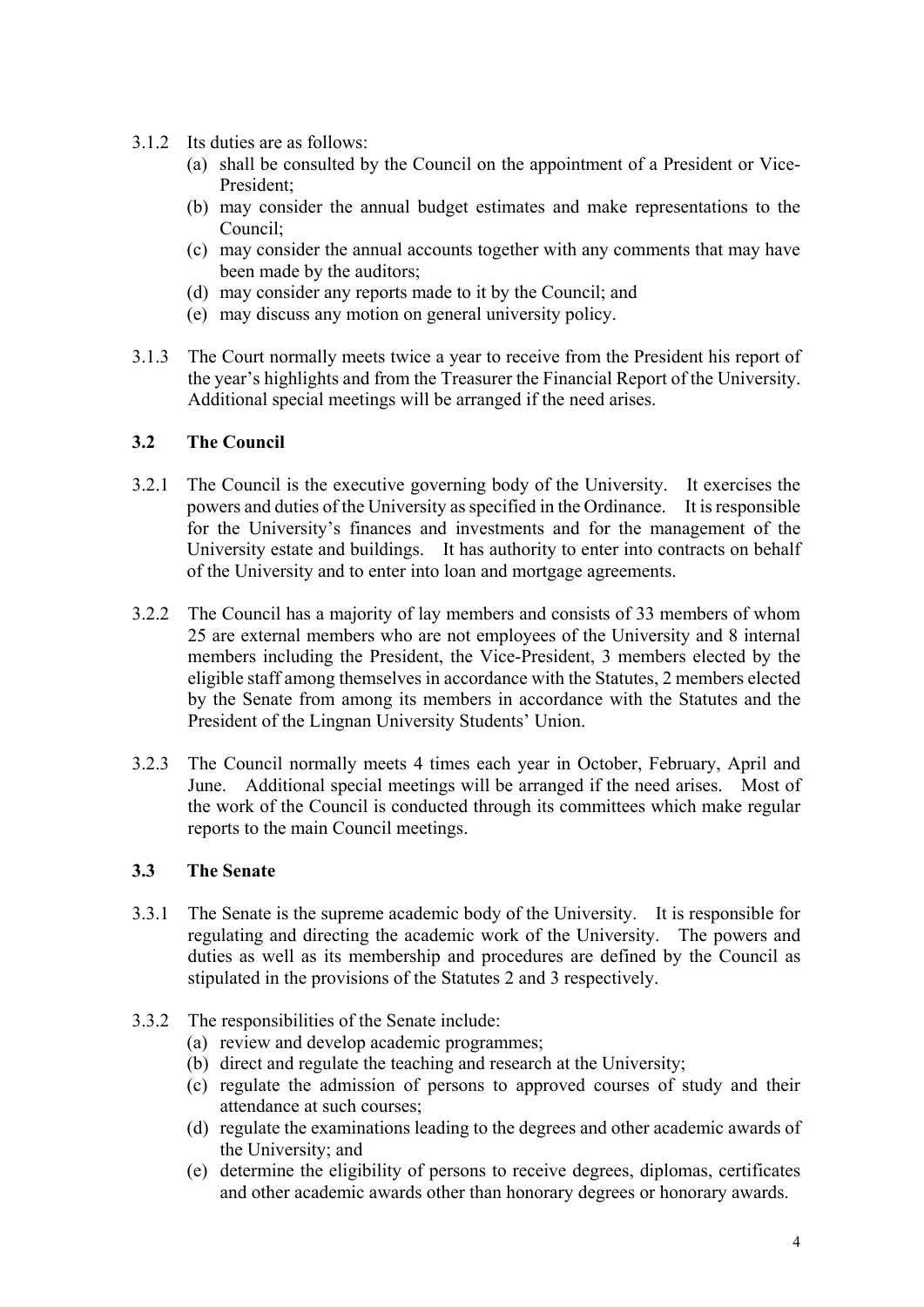## **3.4 Officers of the University**

- 3.4.1 The Ordinance provides for a number of officers, *inter alia*, those described in the following paragraphs.
- 3.4.2 Chancellor The Chancellor of the University is the Chief Executive.
- 3.4.3 Chairman of the Council

The Chairman is a lay Council member and is appointed by the Chief Executive. He/She chairs the meetings of the Council, the Honorary Awards Committee of the Council and other committees appointed by the Council under section 14 of the Ordinance.

3.4.4 Deputy Chairman of the Council

The Deputy Chairman is a lay Council member and is appointed by the Chief Executive. He/She shall act for the Chairman in his/her absence. The Deputy Chairman chairs the Staffing Committee of the Council and other committees appointed by the Council under section 14 of the Ordinance.

3.4.5 Treasurer of the Council

The Treasurer is a lay Council member and is appointed by the Chief Executive. He/She chairs the Finance Committee of the Council, the Investment Subcommittee and the Main Tender Board under the Finance Committee.

3.4.6 President

The President is appointed by the Council and shall be subject to the control of the Council. As defined in the Ordinance, the President is the principal academic and administrative officer of the University. During his absence, the Council may appoint a person to act for the President.

3.4.7 Vice-President The Vice-President is appointed by the Council to assist the President.

## **4. Powers and Responsibilities of the Council**

- 4.1 The Council is the executive body of the University. As the supreme governing body of the University, it carries responsibility for ensuring the effective management of the University and for planning its future development. Subject to the Senate being the principal academic authority, the Council has ultimate responsibility for all the affairs of the University.
- 4.2 The constitution and powers of the University are laid down in, and limited by the Ordinance. The Council has to ensure that the University does not extend its activities beyond those permitted. Details of the powers and duties of the Council are specified in the Ordinance and the Statutes.
- 4.3 All Council members are expected to provide support and advice to the University so as to ensure its well-being and sustainable development. Council members will diligently and faithfully discharge their duties in the best interests of the public, the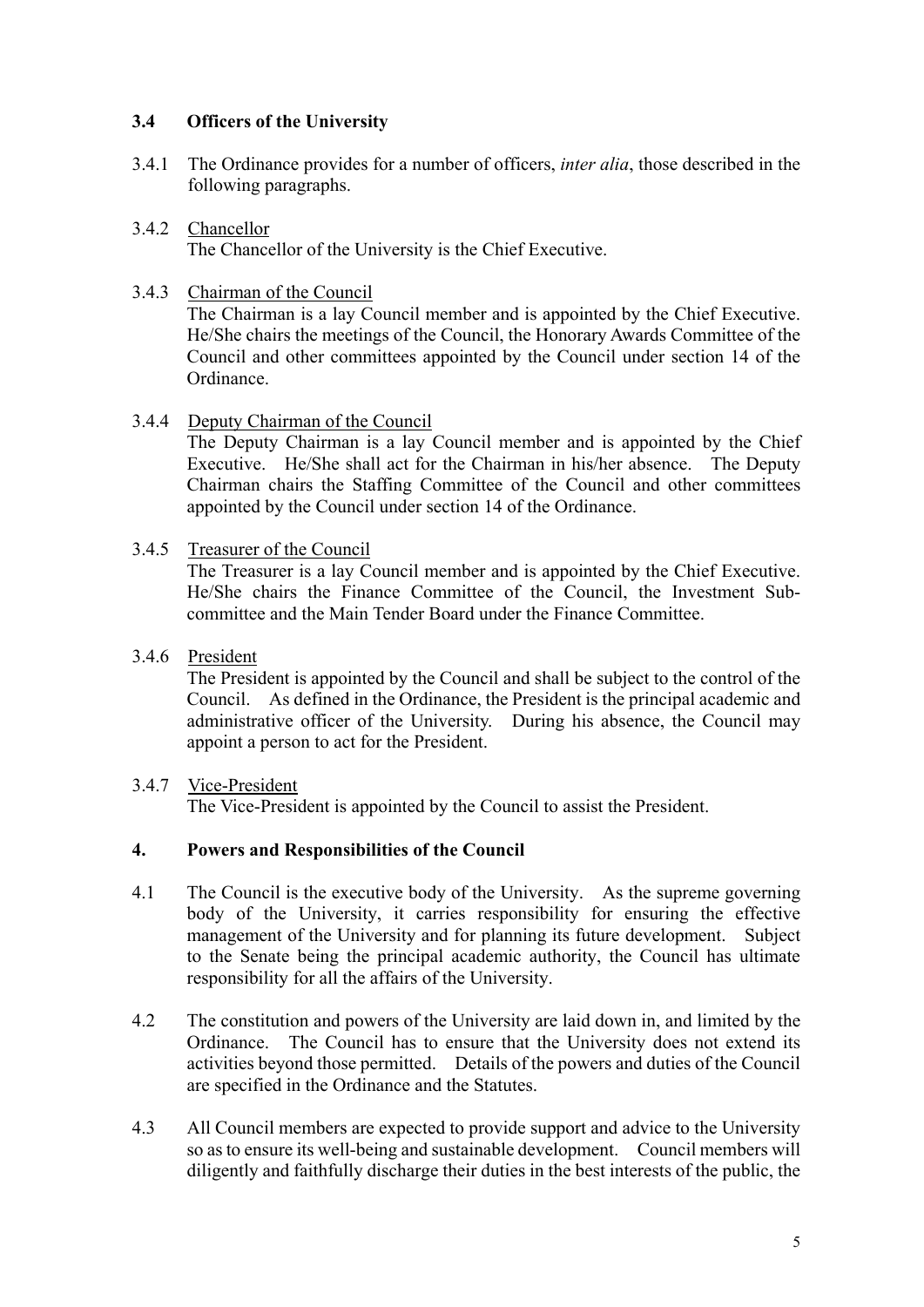University's students, employees and other sectors of the University community. The main responsibilities of the Council are listed below in general terms.

4.3.1 Proper Conduct of Business

The Council is entrusted with funds, both public and private, and therefore has a particular duty to observe the highest standards of corporate governance. This includes ensuring and demonstrating integrity and objectivity in the transaction of its business, and wherever possible following a policy of openness and transparency in the deliberation and dissemination of all its decisions.

## 4.3.2 Strategic Planning

The Council has a duty to enable the University to achieve and develop its primary objectives of teaching and research. This responsibility includes considering and approving the strategic plan, which sets the academic aims and objectives of the University and identifies the financial, physical and staffing strategies necessary to achieve these objectives.

## 4.3.3 Monitoring Performance

The Council should monitor regularly the performance of the University against its planned strategies and operational targets through the Senate as well as the various Council Committees.

#### 4.3.4 Finance

The Council's financial and fiduciary responsibilities include:

- ensuring the solvency of the University and safeguarding its assets;
- approving the financial strategy;
- approving annual operating plans and budgets which should reflect the University's strategic plan;
- ensuring that funds provided by the UGC are used in accordance with the terms and conditions specified in the grant allocation letter;
- ensuring the existence and integrity of management, financial and control systems and monitoring these through the Audit Committee; and
- receiving and approving annual accounts and financial statements.

The Finance Committee and the Audit Committees assist the Council in discharging its responsibilities as stated above.

4.3.5 Audit

The Council is responsible for directing and overseeing the University's arrangements for internal and external audit. The Audit Committee is established to assist the Council in these matters. The University established the Office of Internal Audit which is independent of all other organisational functions in the University with the Director of Internal Audit functionally reports to the Audit Committee and administratively to the President.

#### 4.3.6 Risk Management

The Council has responsibility for overseeing the University's risk management to ensure the major institutional risks, both financial and reputational, have been clearly identified and are being effectively managed. The Audit Committee assists the Council in this matter with input from the Risk Management Committee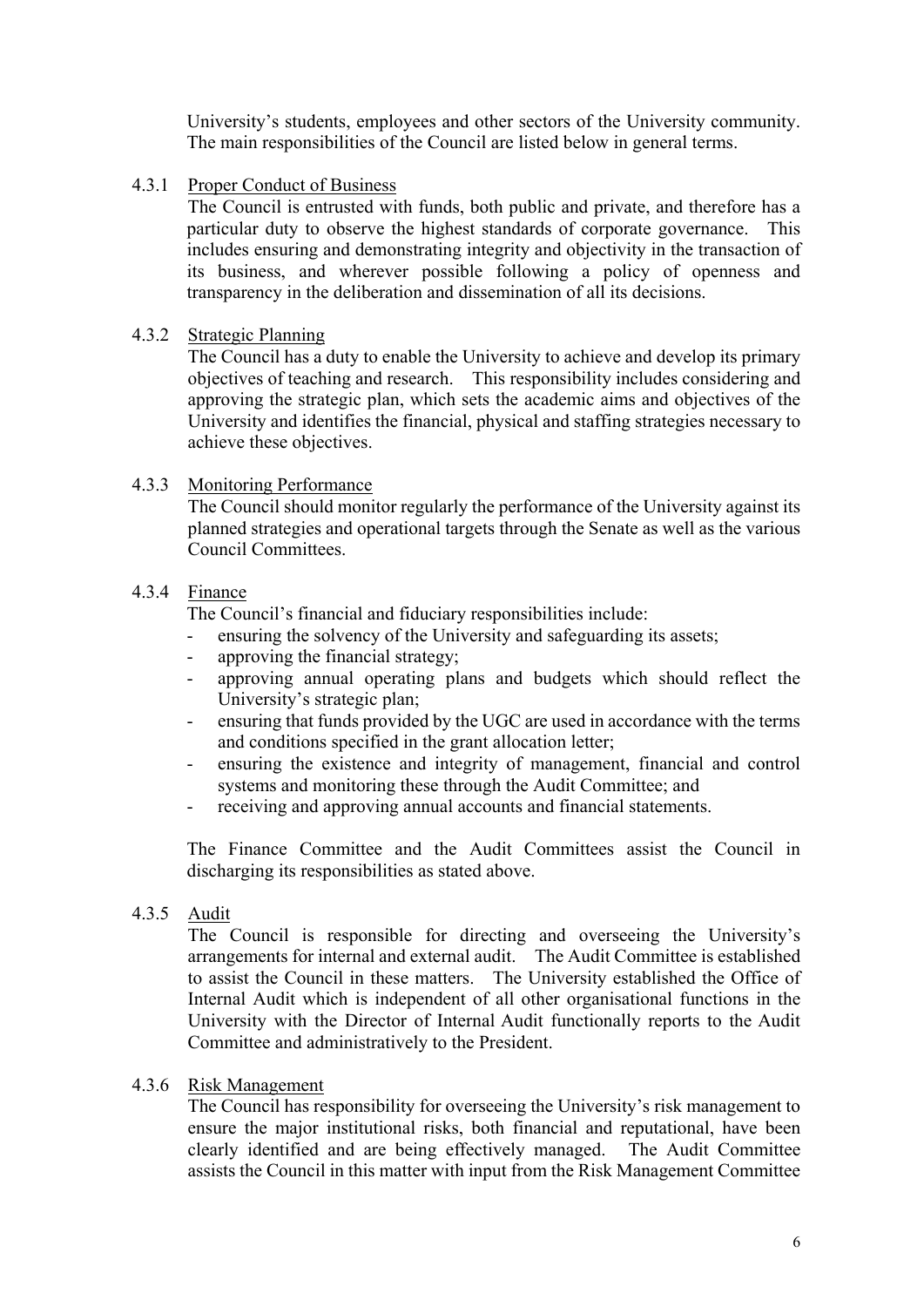established under the President and Central Administration structure of the University.

## 4.3.7 Estate Management

The Council is responsible for overseeing the strategic management of the University's land and buildings. As part of this responsibility it should consider, approve and keep under review an estate strategy which identifies the property and space requirements needed to fulfil the objectives of the University's strategic plan, and also provides for a planned programme of capital development and maintenance. The Campus Development and Management Committee assists the Council in discharging its related responsibilities.

# 4.3.8 Human Resources

The Council has responsibility for the University's employment policy. This includes ensuring that pay and conditions of employment are properly determined and implemented. The Council has established the Staffing Committee to assist in meeting these responsibilities. The Council is also responsible for appointing and setting the terms and conditions of service for the President and Vice-President and such other officers as it may determine.

# 4.3.9 Charitable Status

The University enjoys charitable status under the Inland Revenue Department. The Council must ensure that the property and income of the institution are applied only in support of purposes which are defined as charitable.

## **5. Conduct of Council Business**

## **5.1. Proper Conduct of Public Business**

5.1.1 The Council is entrusted with public funds and therefore has a particular duty to fulfill the highest standards of corporate governance at all times, and to ensure that it is discharging its duties with due regard for the proper conduct of public business. In 1995, the UK Committee on Standards in Public Life has identified 7 principles of public life which are followed by the University Governing Bodies in the UK. Since they are universal principles of good practice, it is recommended that they be followed by the Council. They are as follows:

## Selflessness

Council members should take decisions solely in terms of the public interest. They should not do so in order to gain financial or other material benefits for themselves, their families or their friends.

## Integrity

Council members should not place themselves under any financial or other obligation to outside individuals or organizations that might influence them in the performance of their official duties.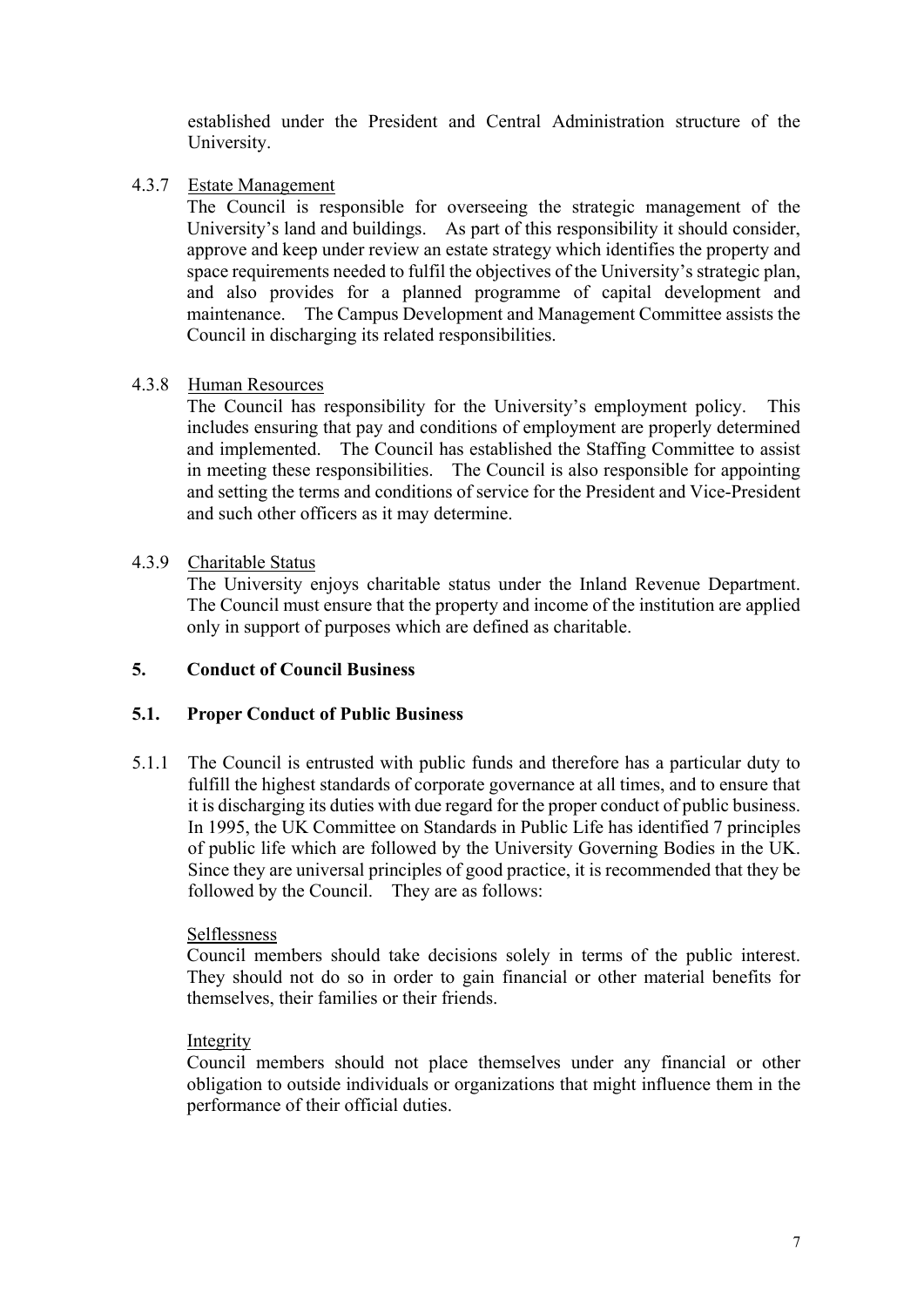#### **Objectivity**

In carrying out public business, including making public appointments, awarding contracts or recommending individuals for rewards and benefits, members should make choices solely on merit.

#### Accountability

Members are accountable for their decisions and actions to the public and must submit themselves to whatever scrutiny is appropriate to their holding office.

#### **Openness**

Members should be as open as possible about all the decisions and actions that they take. They should give reasons for their decisions and restrict information only when the wider public interest clearly demands.

#### Honesty

Members have a duty to declare any private interests relating to their public duties and to take steps to resolve any conflicts arising in a way that protects the public interest.

#### Leadership

Members should promote and support these principles by leadership and example.

- 5.1.2 The Independent Commission Against Corruption promulgated a *Sample Code of Conduct For Members Of Public Bodies* (2014) (https://www.icac.org.hk/filemanager/en/content\_216/cc-members.pdf) which stated that a member of the governing body of a public body should uphold the core values in the delivery of services to the public, including honesty and integrity; objectivity and impartiality; accountability for decisions and actions; and dedication, professionalism and diligence.
- 5.1.3 This document outlines the general rules and conventions of the business of the Council, and particularly those features which assist with compliance with the principles mentioned above.

## **5.2 Rules and Procedures for the Conduct of Business**

- 5.2.1 The Council meets at regular intervals, normally four times per year. In order to function efficiently, the Council has established a set of rules of procedure for the meetings of the Council and the Committees under the Council. These cover the calling of meetings, the order of business, procedures and voting, classification of business, confidentiality, etc. Details of the rules of procedure for meetings of the Council and its committees are provided in Part I of Statute 4.
- 5.2.2 The Council should exercise its responsibilities in a corporate manner, that is to say, decisions should be taken collectively by the members acting as a body. Members should not act individually or in informal groups to take decisions on Council business on an *ad hoc* basis outside the constitutional framework of the meetings of the Council and its committees.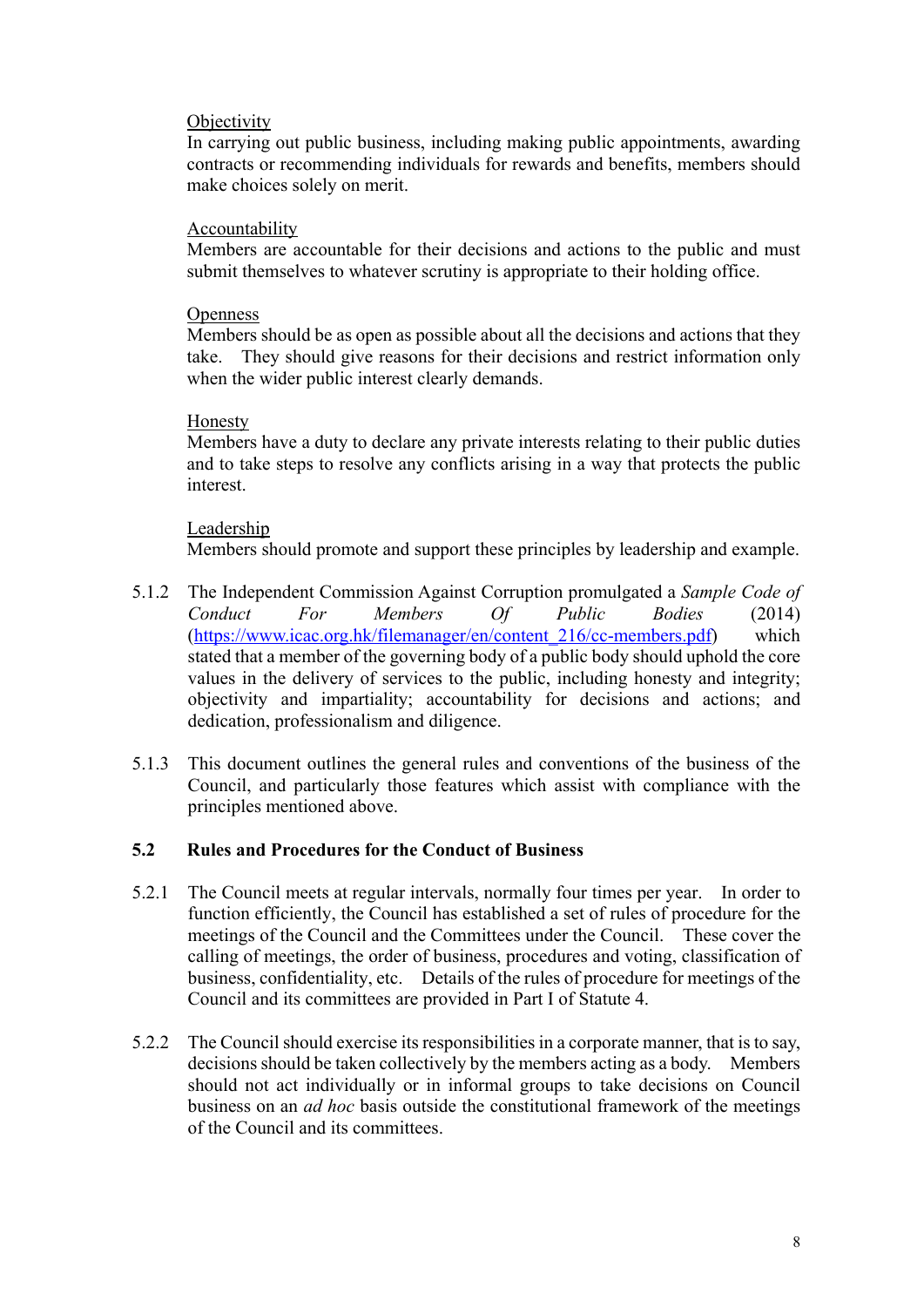#### **5.3 Delegation**

- 5.3.1 The Council delegates a major portion of its work to its committees. However, in deciding which tasks should be delegated to committees, the Council retains a schedule of matters reserved to it for its collective decision. Such matters, *inter alia*, include final decisions on issues of strategic planning and development, such as the University's mission and vision, long-term aims, principal objectives, financial strategy, the review and approval of financial statements, the terms and conditions of employment of staff in the University and the appointment of the President and the Vice-President. Such delegations, clearly defined in writing, are approved by the Council and are available to members of the University, including Council members.
- 5.3.2 There are currently 11 standing committees under the governance of the Council. The following summarises the major objectives of these key standing committees with the latest approved terms of reference and membership compositions of the committees available on the University website (http://www.ln.edu.hk/occbga/council/committees-under-council).

#### Appeals Committee

The Appeals Committee considers and makes decisions on appeals from any staff member who has right of appeal in accordance with the Staff Grievance Procedures.

#### Audit Committee

The role of the Audit Committee is to provide independent oversight on the adequacy and effectiveness of financial controls, internal controls and risk management systems.

#### Campus Development and Management Committee

The role of the Campus Development and Management Committee is to advise and make recommendations on all matters relating to the overall planning and development of the University campus. It also monitors the progress of the master development plan and to recommend any modifications if necessary, as well as to formulate policies and monitor the management and maintenance of the estates of the University campus.

#### Career Development Committee

The Career Development Committee advises and recommends to the Council and the University on matters relating to employment (including internship) of students and graduates. It also assists to promote employment (including internship) opportunities for the University's students and graduates by identifying and developing appropriate liaison with the community and to increase their employment opportunities.

#### Christian Activities Committee

The Christian Activities Committee advises on policies of preserving the Christian tradition of Lingnan University and to raise funds for the promotion of Christian faith and related activities.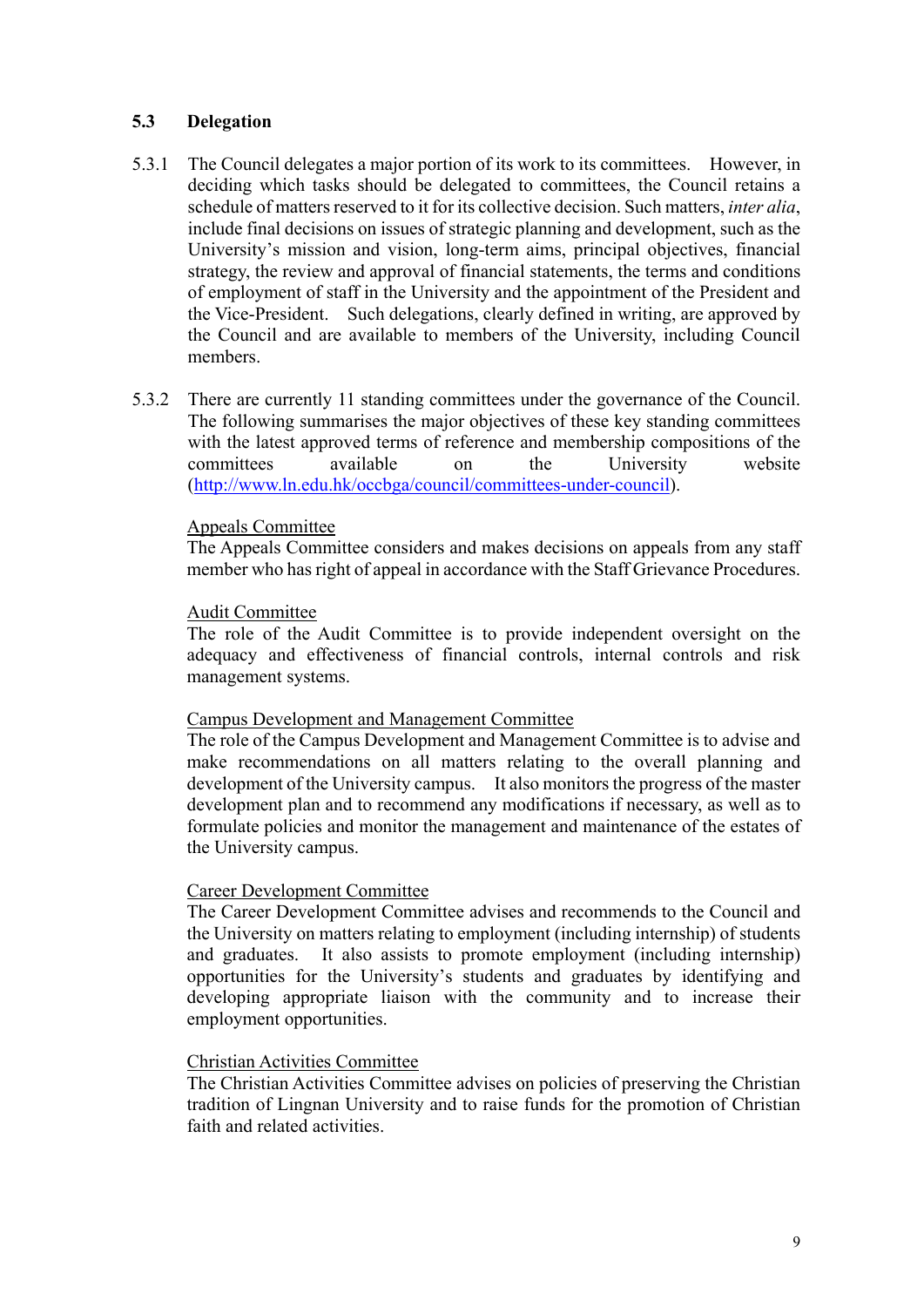#### Ethics and Discipline Committee

The Ethics and Discipline Committee deals with staff discipline and other problems such as plagiarism and sexual harassment on campus, and to formulate policies and guidelines thereof.

#### Finance Committee

The role of the Finance Committee is to advise and make recommendations on all matters within the jurisdiction of the Council which have important financial implications. It also monitors and oversees all retirement benefit schemes of the University.

#### Honorary Awards Committee

The Honorary Awards Committee selects candidates for recommendation for the conferment of the awards of honorary degrees, honorary fellows and honorary Court members.

#### Institutional Advancement Committee

The role of the Institutional Advancement Committee is to consider and recommend strategies for advancement of University's mission and goals through engaging the support of alumni, stakeholders of the University, and the community at large. It also advises and recommends to the Council on matters relating to fundraising.

#### Lingnan Education Organization Limited (LEO) Donation Management Committee

The role of the LEO Donation Management Committee is to make recommendation on the set up of policies and procedures to manage the LEO donation and any other donations on which the Committee has agreed to manage.

#### Staffing Committee

The Staffing Committee advises and makes recommendations on the personnel policy matters, including staff and establishment, terms and conditions of service and staff development. It also deals with any personnel matters prescribed by the Council.

5.3.3 Apart from the above 11 standing committees, the Council may create and appoint any committee for any special purposes when it deems fit.

#### **5.4 Role of the Chairman of the Council**

5.4.1 The Chairman is responsible for the leadership of the Council. As Chairman of its meetings, he/she should promote the well-being of the Council and its efficient operation ensuring that Council members work together effectively and have confidence in the procedures laid down for the conduct of business. The Chairman has to ensure that members of the Council are made aware of the Seven Principles of Public Life (as set out in section 5.1.1 above), and that the committees of the Council that play a central role in upholding the highest standards of corporate governance and in the proper conduct of the Council's business report appropriately to the Council. The Chairman is also ultimately responsible for ensuring that the Council operates effectively (which would include, among other things, handling routine and noncontroversial matters on behalf of the Council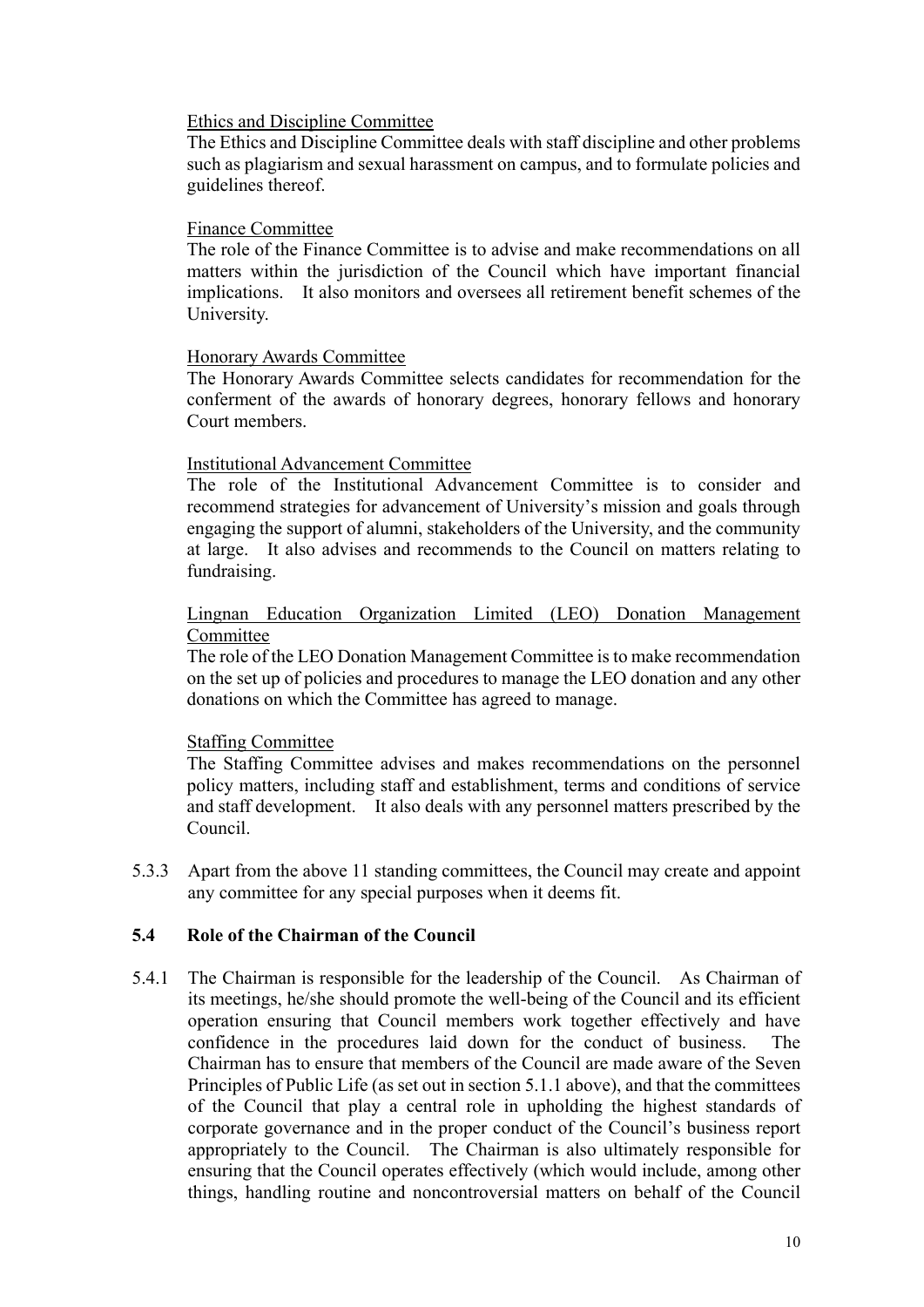between meetings), discusses those issues which it needs to discuss, and dispatches its responsibilities in a business-like manner.

- 5.4.2 Through leadership of the Council, the Chairman plays a key role in the business of the University, but should take care not to be drawn into the day-to-day executive management which is the responsibility of the President. The relationship between the Chairman and the President is mutually supportive but also incorporates the checks and balances imposed by the different roles each has within the University's constitution.
- 5.4.3 The Chairman is the official spokesperson of the Council.

# **5.5 Role of the President in relation to the Council**

- 5.5.1 The Council is responsible for determining the overall strategic direction of the University. It establishes the budgetary framework, appoints the President, and exercises general oversight over the University's performance and development. Subject to the control of the Council, the President is responsible for the executive management of the University and its day-to-day direction.
- 5.5.2 The President should not seek to determine matters reserved for the Council and conversely the Council should avoid involvement in the day-to-day executive management of the University.
- 5.5.3 The specific responsibilities of the President include, *inter alia*:
	- implementing the decisions of the Council or ensuring that they are implemented through the relevant part of the University's management structure; and
	- initiating discussion and consultation including, where appropriate, consultation with the relevant stakeholders as appropriate and with the Senate on proposals concerning the University's future development, and ensuring that such proposals are presented to the Council.
- 5.5.4 As the principal academic and administrative officer, it is good practice for the President to regularly update members of the Council of the activities and developments in various parts of the University.

# **5.6 Members of the Council**

- 5.6.1 The University accepts the *Report of Governance in UGC-funded Higher Education Institutions in Hong Kong* (September 2015) published by the UGC (UGC's Governance Report) that members of university councils are in a very real sense trustees of the institution. As the trustees of the University, members of the Council should act and be perceived to act, impartially, and not be influenced in their role as Council members by their own social or business relationships.
- 5.6.2 Members of the Council, whether they are elected by particular constituencies or appointed by specified authority, should not act as if delegated by the body as their representative. Regardless of how someone becomes a Council member, he/she is selected *ad personam*, and once on the Council he/she must act as a trustee in the best interest of the University as a whole rather than the interests of his/her appointing authority or election constituency. No member may be bound, when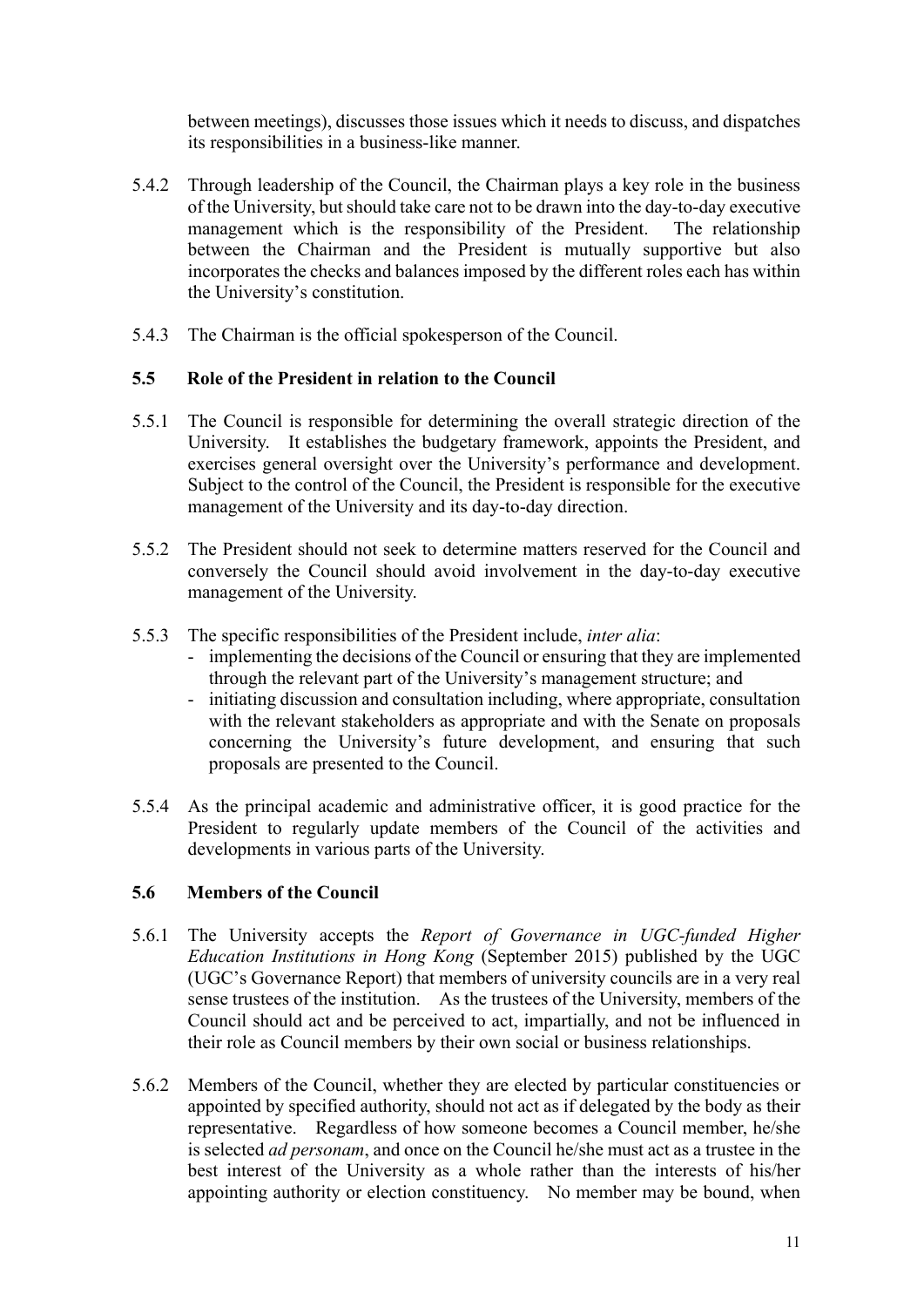speaking or voting, by mandates given to him/her by others.

- 5.6.3 Members of the Council are members of the University and may use the general facilities of the University, e.g. the library, restaurants, car park, etc.
- 5.6.4 The attendance records of members at Council meetings are available in University website and the University Annual Report which are accessible to the public.
- 5.6.5 The Council does not remunerate its members, but it may pay such travelling or subsistence allowances as it may determine when members are engaged on Council business.

## **5.7 Induction and Development**

- 5.7.1 Members of the Council, when taking up office, should be briefed on the terms of their appointment and be made aware of the responsibilities placed on them for the proper discharge of their duties to the University. They should receive copies of relevant background documents at the time of their appointment. These include, for example, the Code of Practice of Members of Council, the University's annual report, financial statements, the Strategic Plan, and the rules and procedures of the Council. Provision of these documents for new members is the responsibility of the Secretary to the Council.
- 5.7.2 A briefing session for new members is provided, in order to explain their responsibilities, the function of the Council and other organizations within the Higher Education system of Hong Kong, and the strategic objectives of the University.
- 5.7.3 Members of the Council regularly receive copies of both the University's newsletter and appropriate publicity materials about the institution to help them stay up-to-date with developments. There is an onus on members of the Council to keep themselves informed on best practice and developments in corporate governance.

#### **5.8 Declaration of Members' Interests**

- 5.8.1 If a member of the Council has a pecuniary or personal interest, whether directly or indirectly, in any matter to be considered at a meeting of the Council and is present at the meeting, he/she shall as soon as possible after the commencement of the meeting state the fact and the nature of the interest and shall, if required by a majority of the members present, withdraw from the meeting while the matter is considered and in any case shall not vote thereon. Such matters include the supply of work or goods or services to or for the purposes of the University, any contract or proposed contract concerning the University, and any other matters relating to the University.
- 5.8.2 The declaration of an interest is essentially the responsibility of the individual Council member. The declaration of an interest by a Council member in the course of a meeting should always be recorded in the minutes.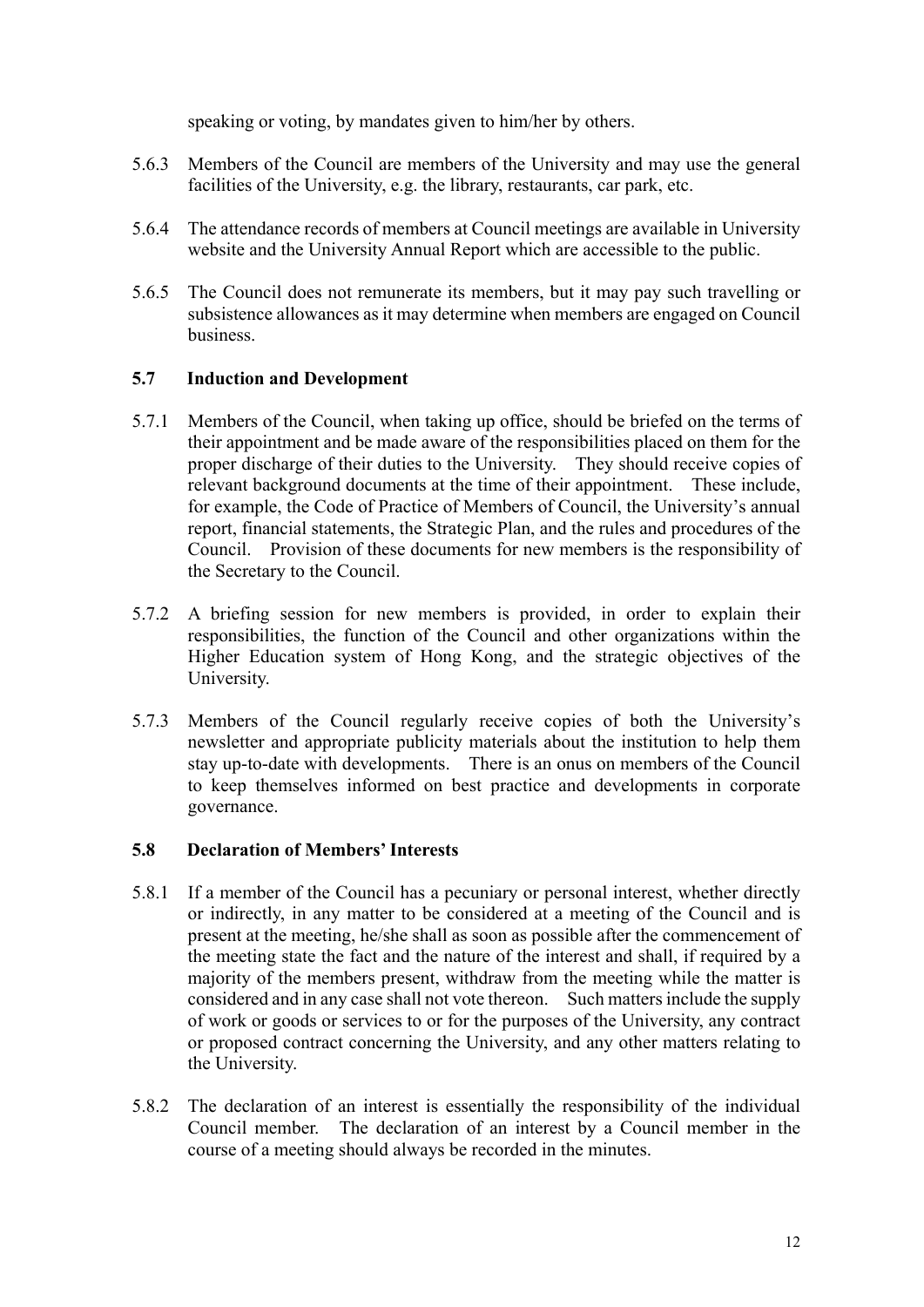- 5.8.3 Members of the Council who are staff members of the University shall be requested to withdraw from on-going Council meetings whenever discussions on staff matters directly or indirectly relating to themselves or to any other named personnel of their Departments/Units concerned are being presented. By the same token, the members concerned shall not receive those parts of the agenda papers on and minutes of such matters, and in any case shall not vote thereon.
- 5.8.4 The arrangement on declaration of members' interests applies to members of all the Committees set up under the Council.

## **5.9 Personal Liability and Indemnity**

- 5.9.1 The law relating to the personal liabilities of members of Councils is complex and its interpretation is ultimately a matter for the courts of the HKSAR. This document does not therefore attempt a statement of the law, but offer some general guidance on conduct, to avoid actions which could involve a personal liability.
- 5.9.2 Members of the Council should satisfy themselves that they understand their own position in the University:
	- act honestly, diligently and in good faith;
	- be satisfied that the course of action proposed is in accordance with the University's Ordinance and Statutes;
	- not bind the University to a course of action which it cannot carry out;
	- seek to ensure that the University does not continue to operate if it is insolvent;
	- seek to persuade colleagues by open debate, and register dissent if they are concerned that the action would be contrary to any of the above; and
	- avoid putting themselves in a situation where there is actual or potential conflict between their interests and those of the University.
- 5.9.3 If this advice is followed it is unlikely that personal liability could arise, particularly since the powers and responsibilities of the Council are exercised in a collective manner and decisions are made by formal resolution. Moreover, the University is a separate legal entity, distinct from its members or officers. However, it is acknowledged that claims may be made against an individual member of the Council in relation to the collective decisions and actions of the Council, and accordingly the University has general insurance cover for indemnity against the costs of any claims of negligence that may be made against members of the Council in discharging their duties. As soon as a member becomes aware that such a claim could be made against him/her, he/she should inform the Office of the Comptroller, via the Secretary to the Council, in writing.

# **5.10 Rotation of Members**

- 5.10.1 Continuity of membership, particularly of key members, is important to the University but so is the need for the periodic injection of new blood. The Ordinance prescribes that lay members are normally appointed for 3 years or such lesser period as the Chief Executive may determine.
- 5.10.2 In order to enable the Council to discharge its duties effectively and efficiently, candidates with expertise in different areas, such as finance and commerce, accounting, engineering, education, legal, human resources, public relations and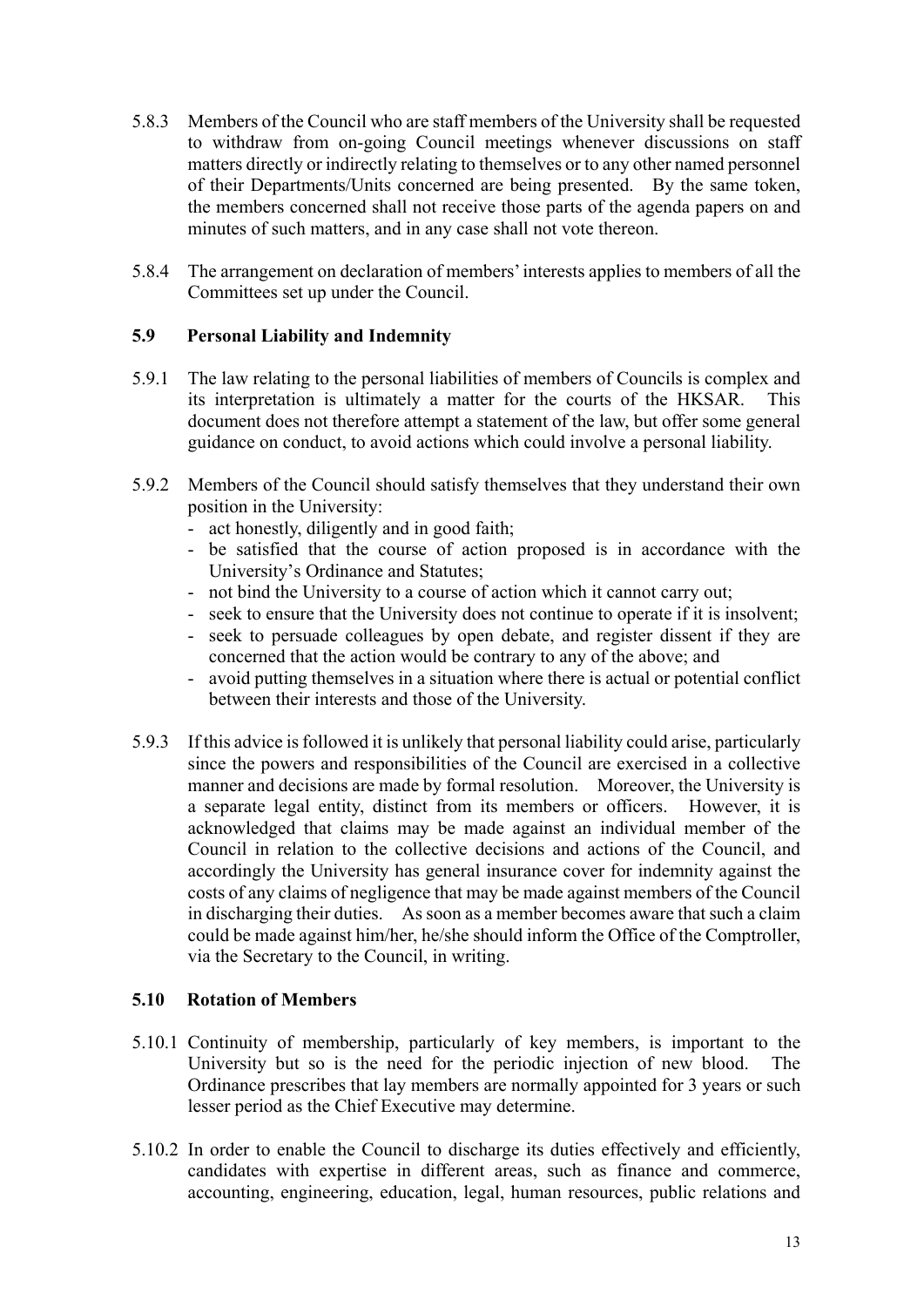marketing, fundraising, non-profit board service, and community networking will be essential for assisting the Council to perform its functions. In response to the UGC's Governance Report, a skills template for identification of candidates for Council members for supporting the works and matters under the purviews of these standing committees has been worked out. The Council would periodically review its skills set composition as a whole and to ensure a good balance of expertise has been maintained with the coverage of all expertise needed.

## **5.11 Principle of Openness and Transparency in the Operation of the Council**

- 5.11.1 In general the principle of openness applies to the operation of the Council and Council members have access to information about the proceedings of the Council. Council's decisions and policies are communicated to members of the University and the public as appropriate through different channels.
- 5.11.2 There may, however, be matters, covered in the rules and procedures, where it is necessary to observe confidentiality. Such matters are likely to concern individuals or have a "commercial" sensitivity.
- 5.11.3 The University's annual report and financial statements are made widely available outside the University.

## **5.12 Review of the Effectiveness of the Council**

5.12.1 Regular reviews on the Council's own effectiveness and the University's performance are essential to foster continuous improvement to the University governance. The Council should conduct a regular, full and robust review of their effectiveness and that of the Council committees, and the starting point for which should be an assessment against this document and the statutory responsibilities alongside those which it has assumed and articulated independently.

#### \*\*\*\*\*\*\*\*\*\*\*\*\*\*\*\*\*\*

#### **Acknowledgements**

This document is modelled on a similar non-copyright document entitled *Guide for Members of Governing Bodies of Universities and Colleges in England, Wales and Northern Ireland* (Third Edition, 2001) which has been prepared by the Committee of University Chairmen in association with the Higher Education Funding Council for England, the Higher Education Funding Council for Wales and the Department of Higher and Further Education, Training and Employment for Northern Ireland. The content relies heavily on this text.

References have also been made to another non-copyright document, entitled *The Proper Conduct of Public Business, the eighth report of the UK House of Commons' Committee of Public Accounts* (1994). A number of publications have been consulted, including *Guide for Members of Higher Education Governing Bodies in the UK* (March 2009) published by Committee of University Chairs, *Sample Code of Conduct For Members Of Public Bodies* (2014) published by the Independent Commission Against Corruption,